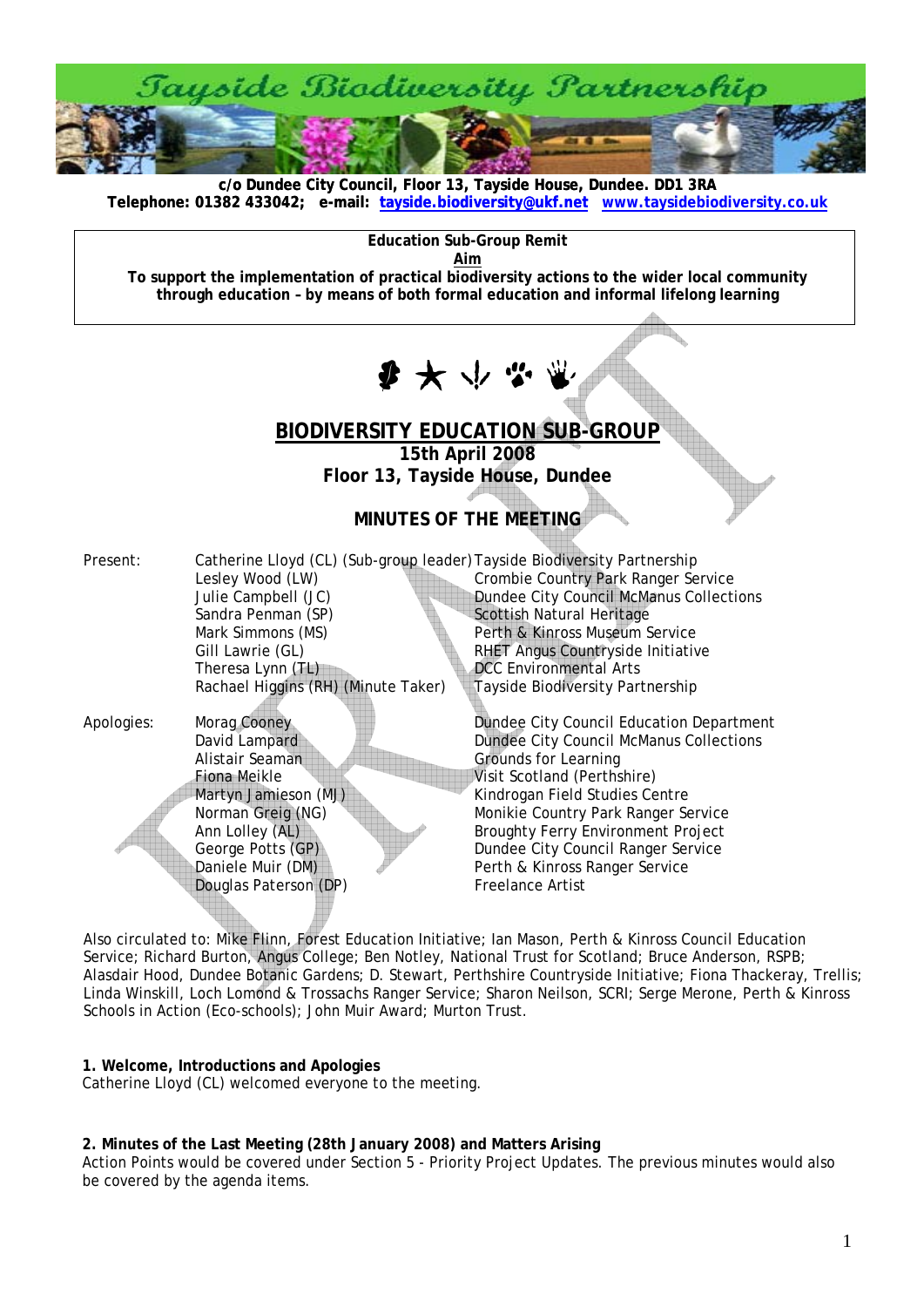## **3. Tayside's Contribution to Scottish Biodiversity Week 2008 - Perth Street Theatre, Sandra Penman**

SP reported good news in that £2,000 has been given through the SITA TBAF Fund to go towards the Perth Street Theatre to be held on 17th and 24th May. SP, RH and CL will have a stand to hand out leaflets. It was noted that the Scottish Biodiversity Forum made sure that the Perth Street Theatre was on the top ten list of big events - good national publicity in full colour.

TL mentioned opportunities to overlap various projects for Biodiversity Week. CL agreed there was budget potential from SITA TBAF, for promotional and educational aspects of biodiversity projects. These could go via the Education Subgroup before going to the Assessment panel.

SP - SNH have sourced bee and bird costumes for the event. The theatre will run from Perth High Street (Perth Theatre) and will head all the way along towards the Willie Soutar statue and perhaps beyond. Starting times will be 11am and 2pm on both 17th and 24th May and will run for approximately 30 - 40 minutes. The young performers will be provided with lunch and refreshments. It is planned for the 28th April to hold a rehearsal for all partners to see the whole piece with the producer; there will then be daily / weekly rehearsals from then on. PKC will be hosting the event and there will be stands within St. Johns Shopping Mall open between 11-3pm where leaflets and seeds will be handed out. There will be staff here and in the street including DM, CL & RH. The invoice is still to come through. Publicity will come through the Biodiversity leaflet as well as linking with Perth Festival of the Arts. CL - thinks we should get the national papers involved especially as it is considered one of the top ten national events. Costumes can be used elsewhere. CL thanked SP for all her efforts. CL - the Biodiversity Week Leaflet will be put on the website hopefully by the end of April. We will discuss later.

## **4. Tayside Biodiversity Festival**

CL - showed us the Dumfries and Galloway leaflet for the Wildlife Festival having worked with local authorities, Biodiversity officers and Visit Scotland - looks very nice; if we could come up with something similar. FM - sent her apologies but wants to get involved with this. Unfortunately they keep changing the structure of Visit Scotland officers. Their leaflet covers 3 weeks, but we will only need 1 week - lets produce something similar for the 1st - 10th May (to include one bank holiday). It is all down to timing, and will funding be available? Once the theatre happens, publicity will have expanded. The Festival will encompass Biodiversity Week. TL - agreed the timing was right; we should focus on the long weekend.

CL - thinks we should tap into each Subgroup for ideas and focus on specific projects. ZOOM - hopefully will be a success this year; there will likely be a new theme from SNH for next year. MS - a coloured leaflet would be good, dates and themes will be made well in advance; things can gradually be worked into a theme for next year's festival. LW - the start of the financial year is 1st April. TL - Elaine Milne of Marketing & Design with Dundee Contemporary Arts Centre would have interest in helping out particularly with the festival banners they are very flexible and all in-house. Also noted that we should take some good photos of this year's Biodiversity Week and use them for banners or posters that can be used by Perth and Dundee to promote next year's festival. This would allow for plenty of notice. MS - suggested that some of the 10k could be allocated to this and then would allow us to plan ahead. LW - suggested something like a short film festival to promote at the DCA or University facilities (the Mountain Film Festival is always successful). MS - agreed, we should target the wider audience, and go beyond the usual staff. TL - awareness could be raised within libraries with book promos? GL - other organisations such as RSPB etc, could be included on the leaflet? CL - agreed that CL/RH/TL would link up with these organisations at a later date when widening out the details; by the autumn things should be more established. JC - suggested keeping it without a theme at first may help decisions.

TL - advised the Spring Garden Show will probably be held next year two weeks before the festival - this could be used as a platform. Suggested getting a PDF version of the leaflet for the festival and circulating it throughout the council. There could be an appendix for the rest of May. CL - agreed that was a good idea, have a basic leaflet for circulation. Two thirds of the work will be within the partnership and one third through things such as film and libraries. MS - Perth Museum will have its exhibition up throughout the time anyway on the theme of the Homecoming (funding through Scottish Enterprise Tayside and Museums & Galleries Big Events money) who will be hosting a big weekend event in May (Scotland wide) MS handed out a few leaflets to all.. RH to note the logo for Gallery & Museum Big Events.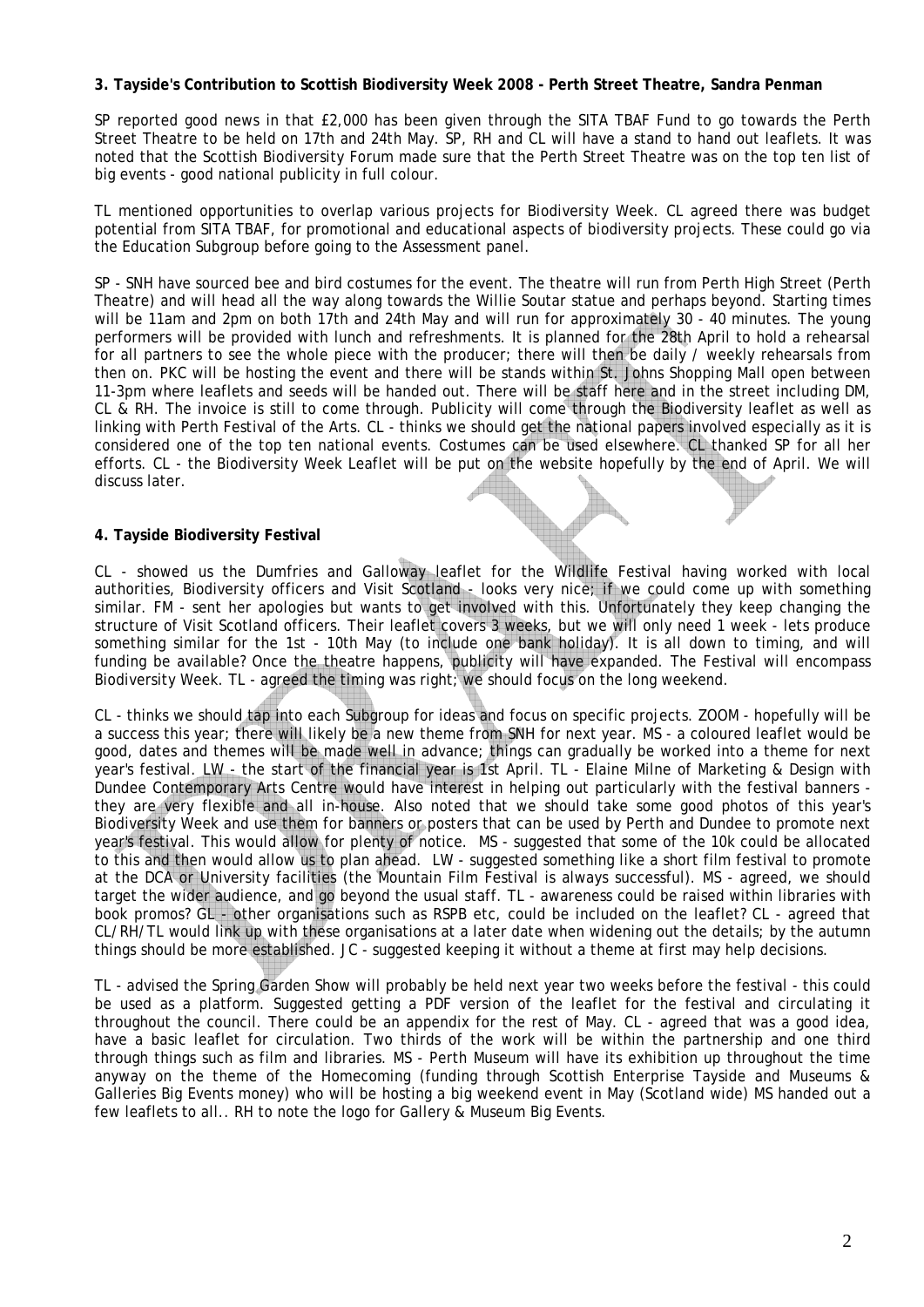## **5. Priority Project Updates**

### Sheltered Housing & Hospitals Project - Lesley Wood & Daniele Muir (apols)

Sheltered Housing - over winter has been successful 2007-2008 and hope to carry it through 2008-2009. LW would the Active Schools be under this remit? It was noted that the Active Schools Co-ordinator would be getting in touch with the Rangers. GL - noted that they have been recently involved with Health Weeks and schools have been doing walks with the Ranger Service - good links. Still to find out exactly what is going into the new curriculum i.e. food elements. There is so much happening within schools now. LW - agreed that the Rangers Service would like more contact with schools. GL - noted there would be a huge new range of activities incorporated such as "Looking after yourself", and other psychological, health, physical and mental activities on the agenda. Update from DM by email - very little happening as yet with Crieff Hospital - but hopeful of funding and should be getting involved in May. Glencairn House, Auchterarder, DM has made site visit and concludes it has great potential. Glencairn House will be in contact shortly for another meeting with the gardener and seem happy with any biodiversity changes suggested.

CL - noted the planting trees activity for the orchards Project and how there may be a good link there. GL there is so much going on, unfortunately it is a little piecemeal - there needs more co-ordination. LW - the Rangers will be looking into scout leader and badge work - hoping to find a leader to link in with projects such as the planting trees and management during October to March.

CL - noted the Wildlife Trees Project - about planting, care and associated wildlife, which will be launched soon. GL - mentioned Carol Littlewood of Fwag and the beaver and Treelines Project (upland and lowland) where scouts can plant tree as part of a badge or John Muir Award. This whole project could be linked up with Fwag and TBP.

### Mammal Atlas - Mark Simmons

MS - unfortunately there has been no activity on this as there is just not enough time. If the resourcing can't be done it will have to be delayed until next year. From the PKC perspective, we have a central data base there is still some data to gather and then we would need a method to publish this on the website. The Tayside dimension is needed - it is a bit of a pilot project which we could extend. We could look into employing someone to help deliver this project. GL - suggested that Leader+ could maybe help fund this as this project ticks boxes such as benefiting communities, tourism and involved partnership. MS - we will need to work out a rough costing and possibilities to take this Tayside - wide, possibilities for funding and working dates for an employee. JC - agreed the project should be Tayside - wide. Dundee has a lot of information in the database since 1999 - she would be happy to help with records and extracting data. CL - would be nice to have this published in time for the Festival in May next year (Mammal Days).

#### Countryside on Wheels - Gill Lawrie

GL - unfortunately not looking good - would have cost 10-15k. They had thought of forestry and bus idea, but it seemed difficult to access. There were also reservations about health and safety ( and the livestock aspect). It was a great idea but it was getting too complicated. On another note, they have got the Estate Day on 1st May which expects 150 kids to turn up on the Angus Estate. Anyone who can give leaflets for the packs welcomed. Would like to highlight farms and schools projects such as pond dipping for the Biodiversity Festival.

## Bee Wild and ZOOM Projects - Ann Lolley (apologies)

CL - summarised that we are working on getting together 1000 (with the help of Marion - BFEG Volunteer). There will be postcards sent out and will act as a register of interest. Once Postcards are returned, a bumblebee pack will be sent out. The project will also be publicised in the Courier from May. Hopefully the project will widen out nation-wide while working with Bumble Bee Conservation Trust. The survey will ultimately end up with BBCT. The Bee Wild Project will continue in the background with wildlife gardening.

#### Building Better Biodiversity Programme of Training Events - Catherine Lloyd

CL confirmed that the Perth & Kinross Planning department has agreed to host two events this year. In the past each local authority has sponsored two events a year, but Dundee and Angus have not been forthcoming for 2008. Dundee City Council has, however, given the meeting room at Tayside House free of charge, but there is no funding available for refreshments/lunches. The programme is proving successful and there have been many suggestions for further training.

The Perth events to be held at Pullar House in Perth will include talks on Verge Management, Mitigation for Badgers, Pollination Day 17th May, Summer Pruning and Grafting in August. Also Dusty Gedge will visit and host a talk on living roofs and SUDs in November (may have a link with the Biodiversity seminar to be held in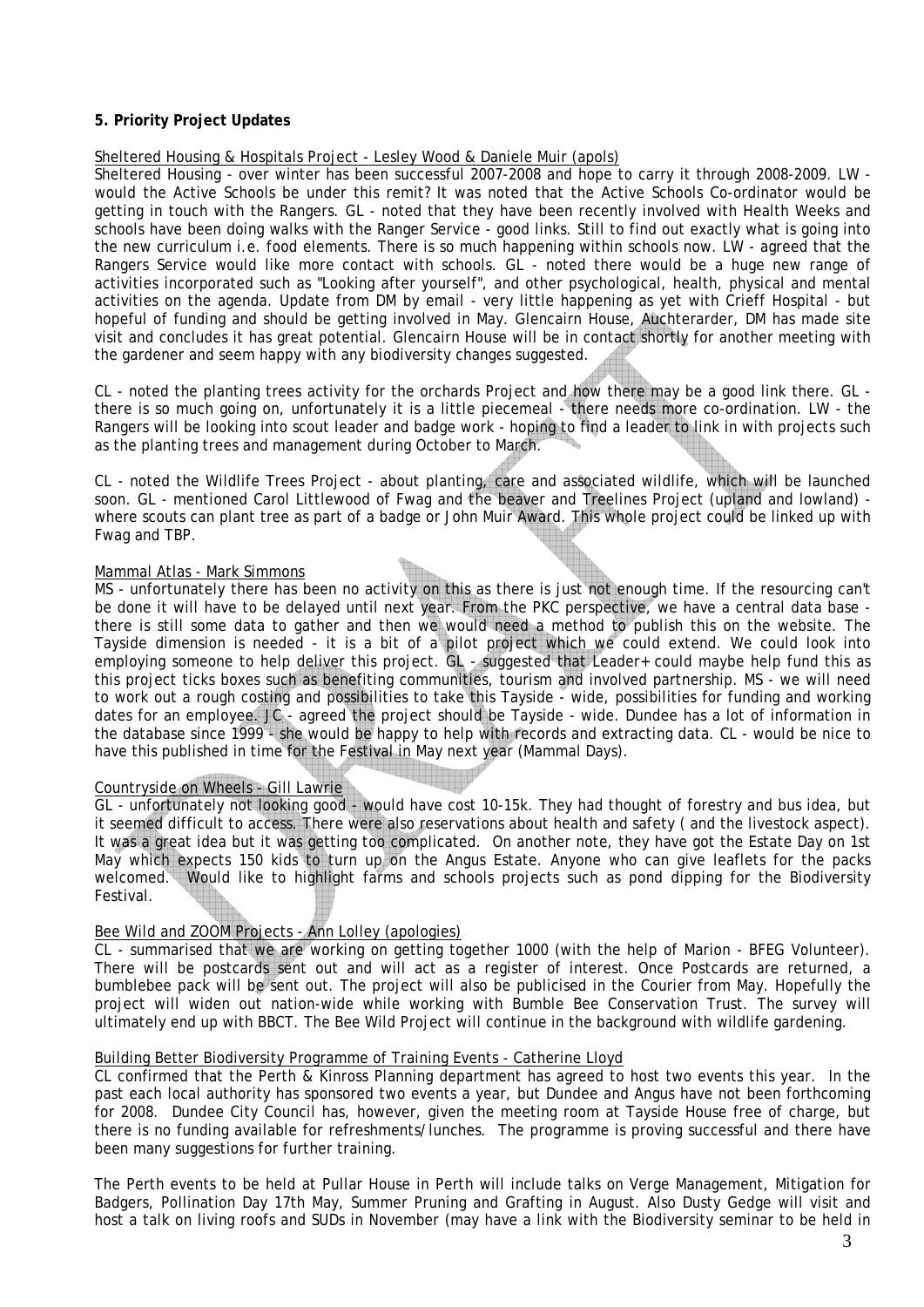Arbroath around then).

## **6. Other Biodiversity Awareness-Raising (publicity, publications, websites, events)**

CL said that the website is updated quarterly, but that it may be becoming cumbersome in its content. It is constantly being added to and getting a bit busy. HAPs need to go on soon and there is cross references. It needs a revamp as there are gaps. She would welcome any suggestions to improve the site.

**ACTION: ALL** 

CL - Community Gardens, Orchards and Allotments Booklet – this 32-page booklet, compiled by CL on behalf of the Urban sub-group, has been published and 3000 are now ready for distribution. After obtaining a definitive list of allotments and community gardens in Tayside there will be a mailing to everyone. GL - mentioned that she has been asked by a lot of schools for this information. Would be good to distribute to libraries or resource sections. Gregor Roberstson of Angus Council Education Department is a good contact. There are 60 primary schools in Angus, and 5 high schools. CL - agreed it would be great to get them out to schools.

CL - Showed all the Clackmannanshire Calendar which is very nice. Hope to do something like this - AL looking into an Acoustic Ecology Calendar.

CL - noted that the general newsletter was published - highlighting reports on projects funded through the last 100k and what will happen to the next batch of funding.

CL - the Planning Manual will be published soon - it is hoped that it will be launched next week. Will be distributed throughout including garden centres. Any other ideas for distribution please let us know. GL queried whether the manual mentions poisonous plants (helpful for schools) CL - advised there was a section in the booklet on this.

## **7. Any Other Business**

CL - noted that the Project Pro Formas need updated as the will need reporting UK wide by the end of this year. This is for BARRS. TBP will circulate proformas to all subgroup members for them to input.

LW - mentioned the NARS project and Recorders Day seminar. Noted that Trevor Rose was part of it and that he would be a good contact to create opportunities with kids and training days with him. His niche is amphibians and reptiles. Unfortunately there was a poor turn out at the last one. CL - agreed we need to push this opportunity further.

TL - mentioned that she was always looking to engage people with links. For example with the Community Gardens and Greenspace projects, valuable connections are there to link up with and be creative for people to connect with their environment. There can be a knock on effect. She has offered to help promote events as she also has a lot of contacts including artists.

JC - mentioned that Dundee still has tours of the collection units with a few speciality tours. The Old Steeple is opening in summer.

CL - Scottish Children's Orchard - the first avenue of fruit trees has been planted at Errol with two local varieties. All are doing well except a couple have been vandalised. This is part of the first ever Orchard Tail. Fred Conacher of Angus Council is also doing his own orchard project to include 20 schools in Angus and lots of trees! Any ideas for potential orchard sites within Tayside let us know.

CL - mentioned tat John Hancox will be coming to Dundee for a talk and promoting a Children's orchard equivalent in Tayside. This will be held on 28th April, 10:30 at Camperdown House, Dundee.

#### **8. Date of Next Meeting**

Possibility of a Montrose visit sometime but next meeting to be held on Tuesday 2nd September, 10:30am at Tayside House, Dundee.

#### **9. Close**

CL thanked everyone for coming.